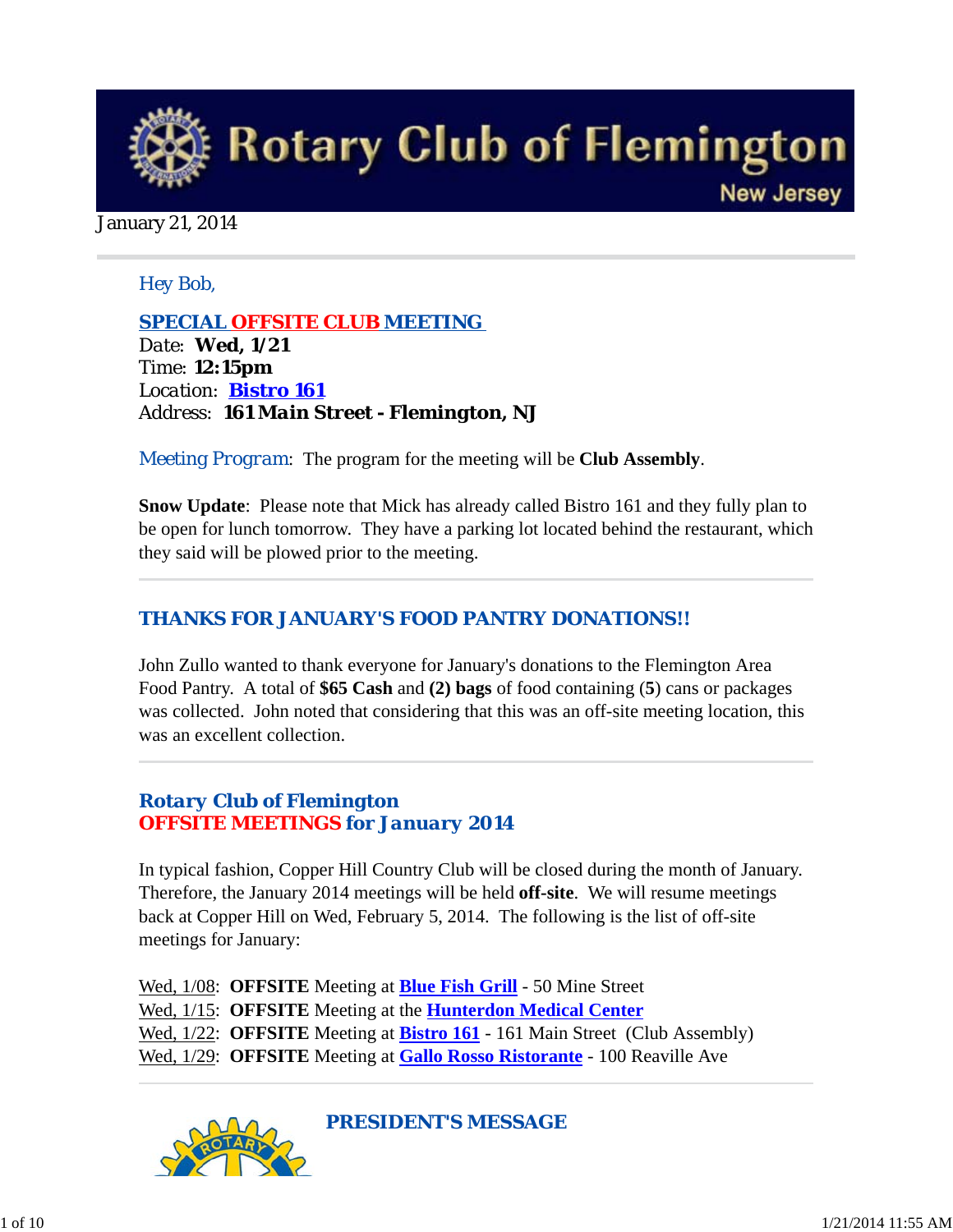

# **From President Ira**

President Ira wanted to pass along Best Wishes to all Rotarians and their families and to wish you a Happy & Healthy New Year! He also wanted to share the following exciting information:

- **Supporting the Flemington Boro**: Our club has pledged \$2000 towards bicycle racks.
- **Clean Water**: Our club will be participating in a Global Grant that will provide clean water and education to the people of Honduras.
- **Seeking New Members**: We are continuing our efforts towards recruiting new members. We will have a Rotary Club table at the upcoming Soup Cook-Off.
- **Exploring a New Event**: We are looking at a new event idea. A suggestion was to have a county wide writing competition for Elementary and Middle School students. Ira is looking for interested members to join a sub-committee with him to see if this can come to fruition.
- **Club Assembly**: Please bring your ideas and feedback to our next Club Assembly, which will occur at our January 22nd meeting at Bistro 61.



*7th Annual SOUP COOK-OFF* The Rotary Clubs of Hunterdon **Monday, February 24, 2014 5:00 to 7:00pm** H.C.R.H.S. Commons 29 Junction Road - Flemington, NJ

Hundreds of soup lovers countywide will attend the event at the Hunterdon Central Regional High School Commons on Monday, February 24, 2014 from 5:00-7:00pm. Their **admission fee of \$10 and a food donation to the Food Pantry** entitles them to sample-size cups of any and all entered soups, plus the opportunity to vote for their favorite. At the end of the evening, two trophies will be awarded, one for PEOPLE'S CHOICE and one for JUDGE'S CHOICE and each champion will have the honor of displaying the coveted SOUPER BOWL TROPHIES in their restaurant for the year. An additional award will be presented for the BEST VISUAL PRESENTATION so be creative in your table presentation. **Click Here** for more information.

# **RESTAURANT ENTRY DEADLINE IS FEBRUARY 7, 2014**

A limit of 20 participating restaurants will be accepted on a first-come, first-served basis. One soup entry per restaurant. **CLICK HERE for the Restaurant Entry Form**.

# **YOUR PARTICIPATION HELPS FIGHT HUNGER IN HUNTERDON**!!!

The annual Hunterdon County Soup cook-off is a community-awareness project of the Rotary Clubs of Hunterdon County, dedicated to helping people in our community. All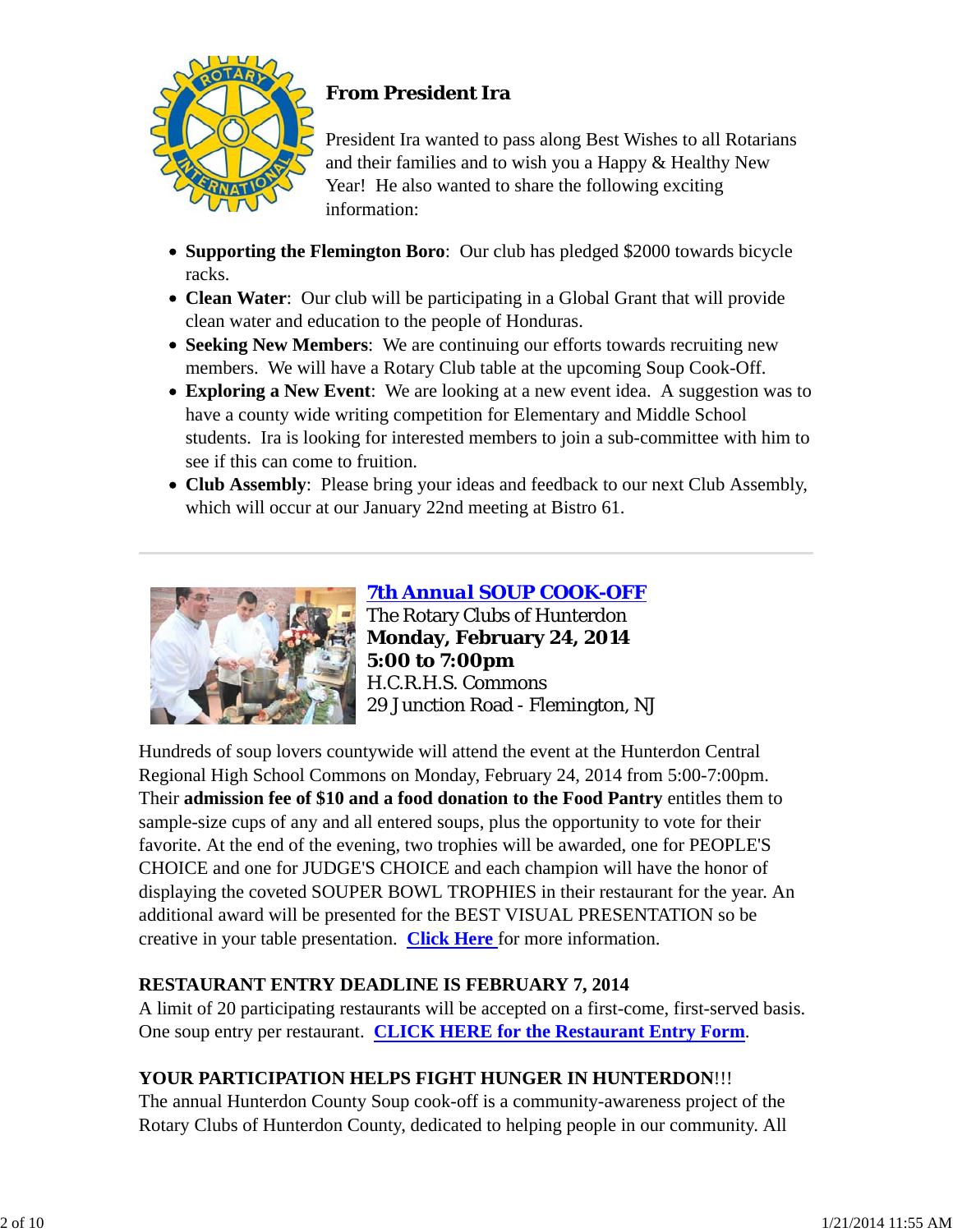event proceeds will be donated to the Food Pantries of Hunterdon County.

Questions? Contact Event Chair, **Mick Schaible** with any questons or comments. He can be reached at **(609)460-4530** or by email at **Soup@FlemingtonRotaryNJ.org**.

## *EMERGENCY PREPAREDNESS SEMINAR!* **Hunterdon County Family Success Center** Date: **January 23, 2014** Time: **6:30 to 7:30pm** Location: **3 East Main Street - Flemington, NJ**

**Click Here** to view the flyer for the upcoming Emergency Preparedness Seminar being offered by the H.C. Family Success Center. Brandon Fahey, County Coordinator for Hunterdon County Department of Public Safety, will provide the tools and information to prepare your house and family for any sort of emergency.

If you are interested in attending, please **RSVP** to (908)237-0465 to secure your spot!



*Rotary Club of Lambertville-New Hope Presents BEEF N BEER* Date: **Saturday, January 25, 2014** Time: 1:00 to 4:00 PM Location: **Triumph Brewing Company** 400 Union Square, New Hope, PA

The Rotary Club of Lambertville-New Hope presents their annual **Beef N Beer** event, which is being held during Lambertville-New Hopes 2014 Winter Festival. The event combines hot roast beef sandwiches, Triumph craft beers and live music for an afternoon you won't forget. Come sing-a-long, dance, or just enjoy the company.

**CLICK HERE** for more information or to purchase tickets. Cost is \$40 per person.

*CHARTER CELEBRATION DINNER honoring the ROTARY e-CLUB of HUNTERDON HORIZON* **Thursday, January 30, 2014 at 6pm** Grape Finale 8 Bartles Corner Road, Suite 107 - Flemington, NJ Cost: \$40 per Person Click Here to Pre-Register by November 26th

The Rotary e-Club of Hunterdon Horizon cordially invites you and your guest to share in their Charter Celebration dinner. Click the link above or view the invitation below for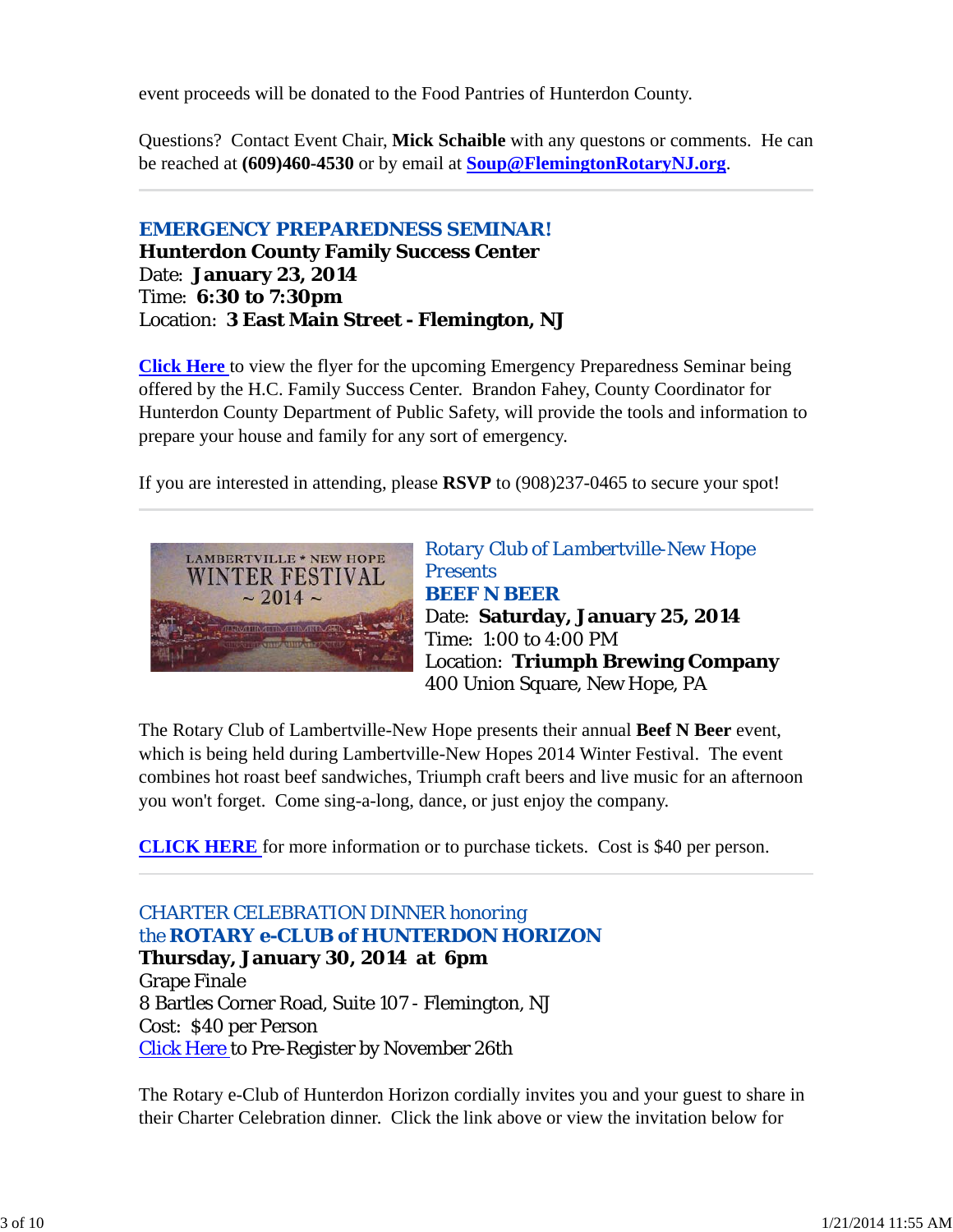more information. If you have any questions, please contact Florentine Lehar at 908-392-3853.

# *Rotary BRIDGING THE GAP*

**Rotarians being Sought as Mentors!** February 4, 2014 (8-10am) - BTG February 25, 2014 (8-10am) - BTG March 25, 2014 - Job Fair May 13, 2014 - Awards Breakfast

**Click Here** for additional information.



*2014 Rotary District 7510 94th Annual DISTRICT CONFERENCE* **May 2 - 3, 2014 Hotel Somerset-Bridgewater** 100 Davidson Avenue - Somerset, NJ

This year's District Conference will be held right in our backyard at the Hotel Somerset-Bridgewater on Davidson Avenue in Somerset!! **CLICK HERE** to register or to obtain additional

information.

The Conference has been made more affordable this year by going to an a la carte registration approach. You can choose to attend select portions OR to attend the entire Conference. The fee to attend will be charged accordingly. The change in registration approach was done to encourage a higher attendance.

If you have any questions, please contact **PDG Michael Hart** - District Conference Chair as follows: Home: 908-654-7384; Work: 732-549-5660; Email: drmhart@yahoo.com



As you know, the Rotary Club of Flemington is a member of the H.C. Chamber of Commerce. This enables all Rotarians the ability to attend a Chamber function as a "member". If someone asks you what your business is, you would explain that you are a member representing the Rotary Club of Flemington. **Click Here** to visit the Chamber website for a listing of upcoming events.

# *ROTARY DISTRICT 7510 NEWS*

**Click Here** to read the current news from our Rotary District 7510.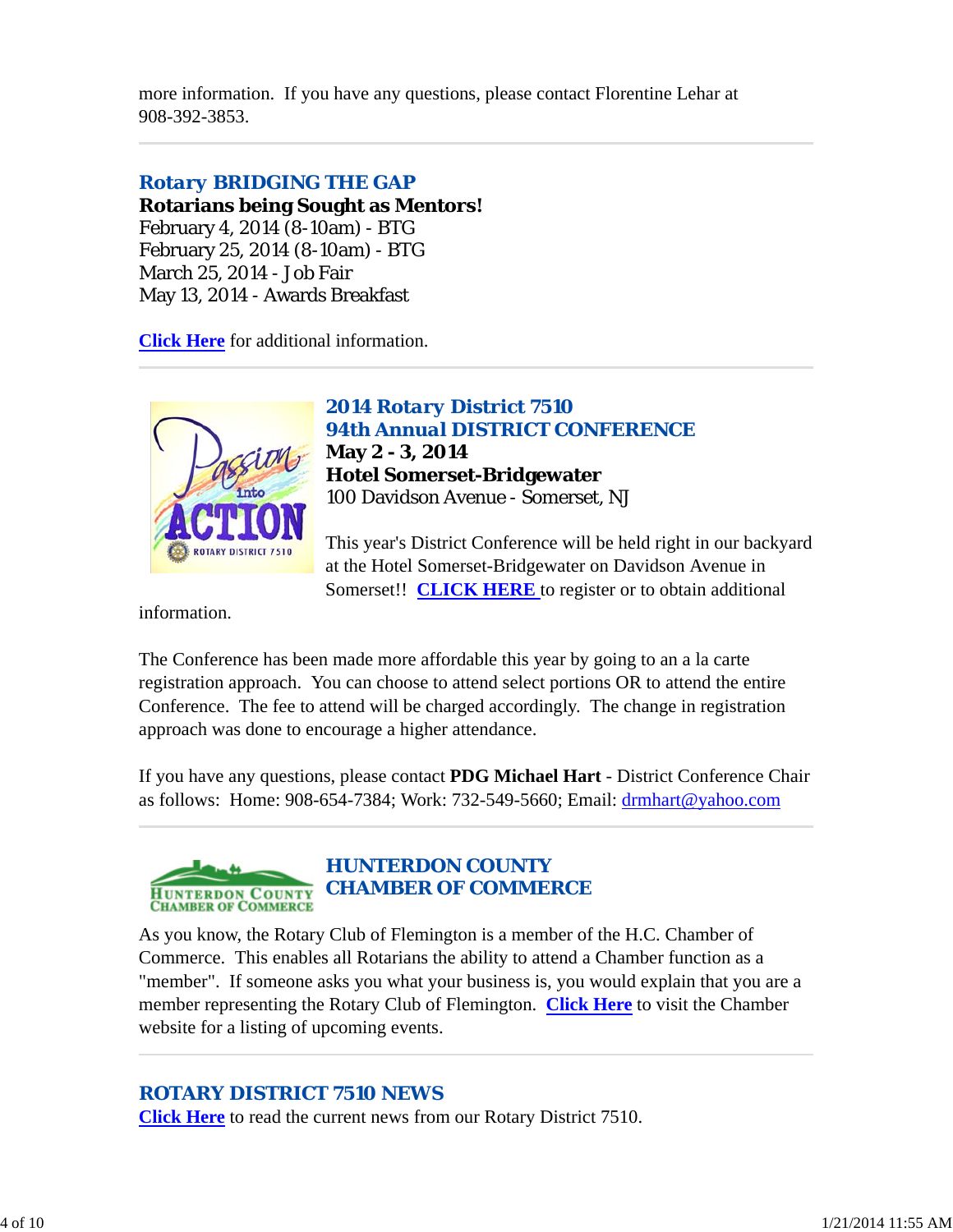# *SPEAKERS & PROGRAMS BEING SOUGHT*

We are always seeking new or creative ideas for upcoming meeting programs and speakers. If you have any leads, please pass them onto Mick Schaible. **Click here** to generate an email directly to Mick.

### *UPCOMING DATES TO NOTE*

#### **Summary of Upcoming Club Meeting Programs:**

Wed, 1/08: **OFFSITE** Meeting at **Blue Fish Grill** - 50 Mine Street Wed, 1/15: **OFFSITE** Meeting at the **Hunterdon Medical Center** Wed, 1/22: **OFFSITE** Meeting at **Bistro 161** - 161 Main Street Wed, 1/29: **OFFSITE** Meeting at **Gallo Rosso Ristorante** - 100 Reaville Ave

**Next RCOF Board Meeting**: Thurs, 2/6/2014 at 6:00 PM (usually the 1<sup>st</sup> Thursday). Next Membership Meeting: Wed, 2/12/2014 at 1:30 PM (usually the 2<sup>nd</sup> Wednesday).

#### **Upcoming RCOF Club Events, Fundraisers, Fellowship Events, Etc**.:

Mon, 2/24/2014: Hunterdon Rotary Soup Cook-Off Sun, TBD: Rotary Bark in the Park Dog Walk Sat, 7/7/2014: Pedals for Progress Bicycle, Sewing Machine & Sports Gear Collection

#### **Rotary District 7510 Events & Functions:**

Wed, 2/5: PETS 1 - Hotel Somerset-Bridgewater (6:30pm) Fri, 3/21: PETS 2 - Marriot Hotel, Whippany, NJ (6:00pm) May 17: World Peace Day May 2-3: **District Conference** Wed,  $5/14$ : District Assembly - Hotel Somerset-Bridgewater (2:30pm to 8:30pm) May 30 - June 1: RYLA, 4-Way Test Speech Contest, Rotaract, Interact & Early Act.

#### *COMMITTEE LIST:*

**Click Here** to download the listing of all current Club Committee's and its members.

#### *"MEMBERS ONLY" WEBSITE:*

#### **Goto the Members Only section of the website to find:**

- 1) The "Membership Proposal Form" to propose a new member.
- 2) An Online Copy of the Club Membership Directory.
- 3) A Link to All Photos Albums of the Club.

#### *ROTARY WEBSITE LINKS:*

Rotary International: **www.Rotary.org** Rotary District 7510: **www.RotaryNJ.org**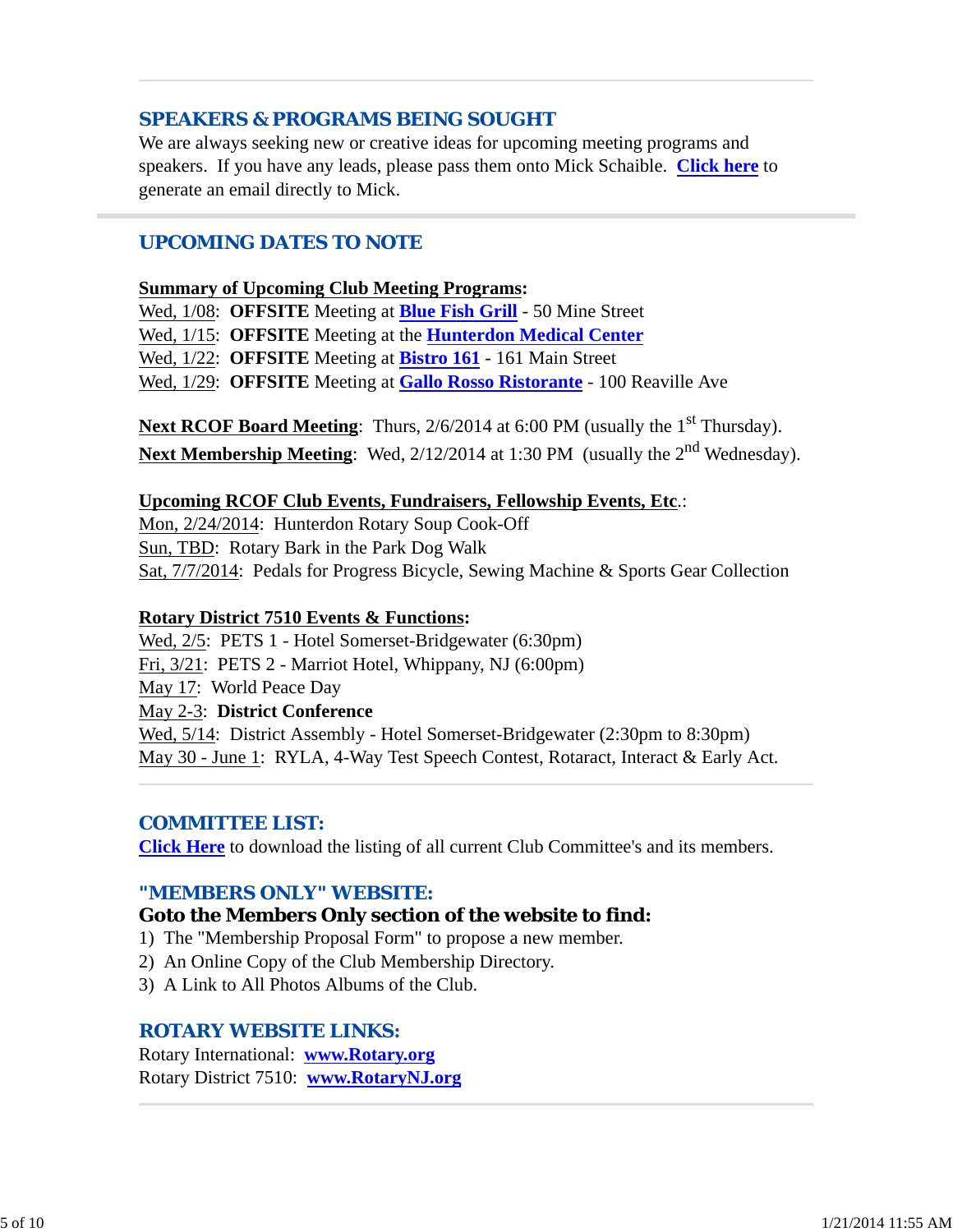# *NEARBY ROTARY CLUB MEETINGS:*

As A Rotarian, you are Welcome to attend a Rotary Club meeting anywhere in the world. Click here for the Rotary Club Locator App. Or see below for some local meetings:

#### Mondays

**Lambertville/New Hope** (6:30 pm) - Lambertville Station Restaurant; 11 Bridge Street, Lambertville NJ 08530

**Piscataway** (12:15 pm) - Radisson Hotel; 21 Kingsbridge Road, Piscataway, NJ 08854

#### **Tuesdays**

**Whitehouse** (12:15 pm) - Max's 22; 456 Route 22 West, Whitehouse Station, NJ 08889 **Princeton** (12:15 pm) - The Nassau Club; 6 Mercer Street, Princeton, NJ 08540 **Bridgewater-Bound Brook** (12:15 pm) - Arbor Glenn; 100 Monroe St, Bridgewater 08807

### Wednesdays

**Branchburg Township** (7:30 am): Stoney Brook Grille; 1285 Route 28, North Branch, NJ 08876

**Flemington** (12:15pm): Copper Hill Country Club; 100 Copper Hill Road, Ringoes, NJ 08851

**Hillsborough Township** (6:15 pm): Pheasant's Landing; 311 Amwell Road (Rt. 514), Hillsborough, NJ 08844

#### Thursdays

**Clinton Sunrise** (7:30 am): Clinton Fire Department; New Street, Clinton, NJ 08809 **Somerville/Bridgewater** (12:15 pm): Bridgewater Manor; 1251 US Highway 202/206, Bridgewater, NJ 08807

**Trenton** (12:15 pm): Freddie's Tavern; 12 Railroad Avenue, West Trenton, NJ 08628

## Fridays

**North Hunterdon** (12:15 pm): Beaver Brook County Club; 25 County Club Drive, Annandale, NJ 08801

**Princeton Corridor** (12:15pm): Hyatt Regency; 102 Carnegie Center, Rt. 1 North, Princeton, NJ 08540

# eClub

**Rotary eClub of Hunterdon Horizon**: View website for meetings or online makeups.

RI President's Call for Action in **2013-2014**: **"Engage Rotary, Change Lives"**

**Rotary Club of Flemington - Our 90th Year** Founded October 3, 1923 \* Charter #1529 \* District 7510

#### President **Ira Liebross**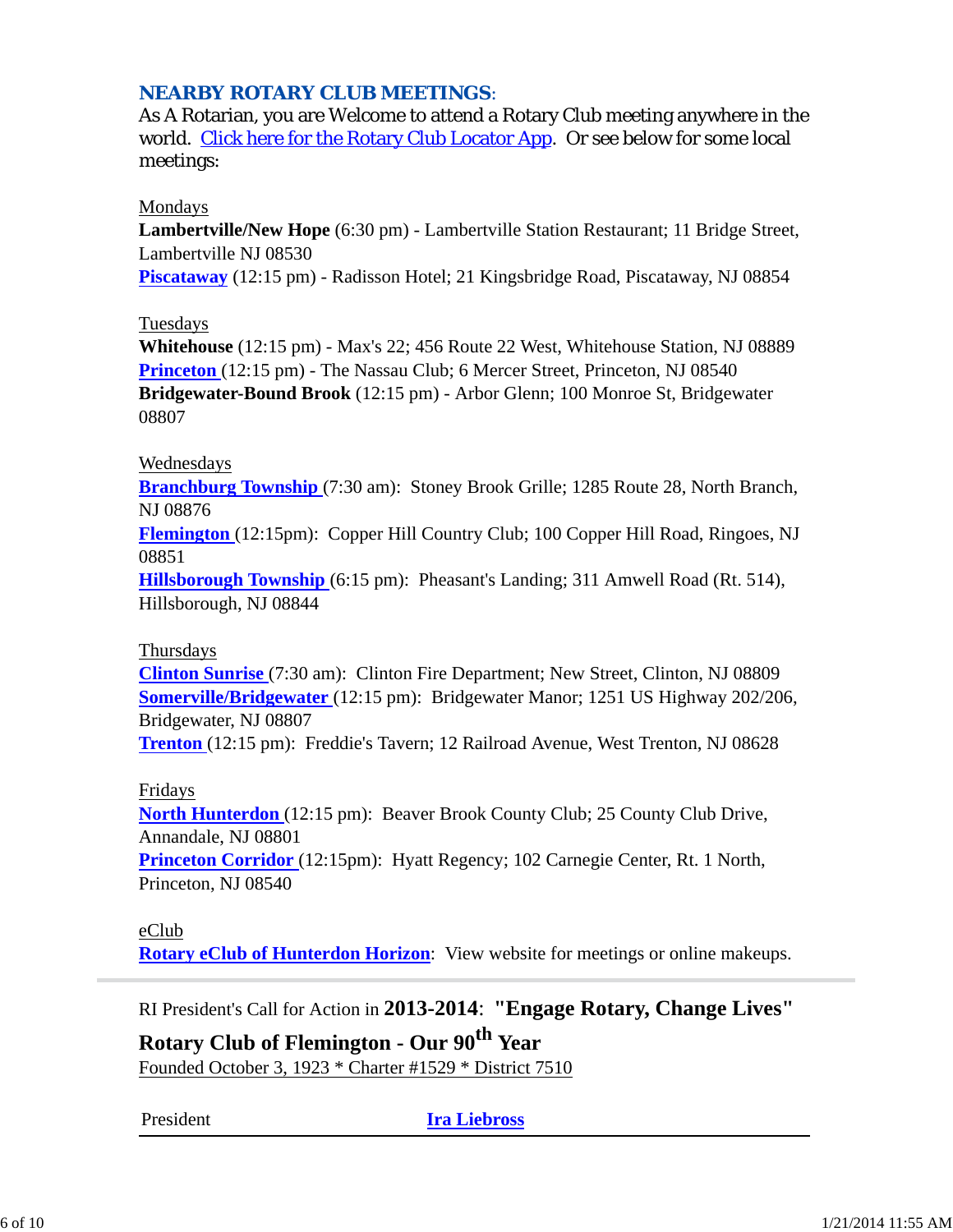| President-Elect                                                                                     | <b>Lynn Hyman</b>                              |  |
|-----------------------------------------------------------------------------------------------------|------------------------------------------------|--|
| Secretary                                                                                           | <b>Michele Kavanagh</b>                        |  |
| Treasurer, General                                                                                  | <b>Bob Newland</b>                             |  |
| Treasurer, Lunch                                                                                    | D.J. Wright                                    |  |
| <b>Board Members</b>                                                                                | <b>Karen Widico</b> (immediate past president) |  |
|                                                                                                     | <b>Jim Davidson</b>                            |  |
|                                                                                                     | <b>Nancy Kahl</b>                              |  |
|                                                                                                     | <b>Mick Schaible</b>                           |  |
|                                                                                                     | <b>Chris Venditti</b>                          |  |
| Sergeant-at-Arms                                                                                    | <b>Tom Fisher</b>                              |  |
| <b>RI</b> President                                                                                 | <b>Ron D. Burton</b> (Norman, Oklahoma, USA)   |  |
| District Governor (DG)                                                                              | Tulsi R. Maharjan (Branchburg, NJ)             |  |
| District Governor Elect (DGE)                                                                       | <b>Melvin I. Kevoe "Mel"</b> (Springfield, NJ) |  |
| District Governor Nomimee (DGE)                                                                     | Hal Daume (Berkeley Heights, NJ)               |  |
| <b>Assistant District Governor (ADG)</b>                                                            | Michael Toscani (Lambertville-New Hope, PA)    |  |
| Club Meetings: Wednesday, 12:15 pm, Copper Hill Country Club<br>100 Conner Hill Road, Ringoes 08551 |                                                |  |

11 Nuau, Ring





**MISSION STATEMENT:** The mission of Rotary International is to assist and guide Rotarians and Rotary clubs to accomplish the Object of Rotary to ensure Rotary's continuing relevance and to help build a better world, emphasizing service activities by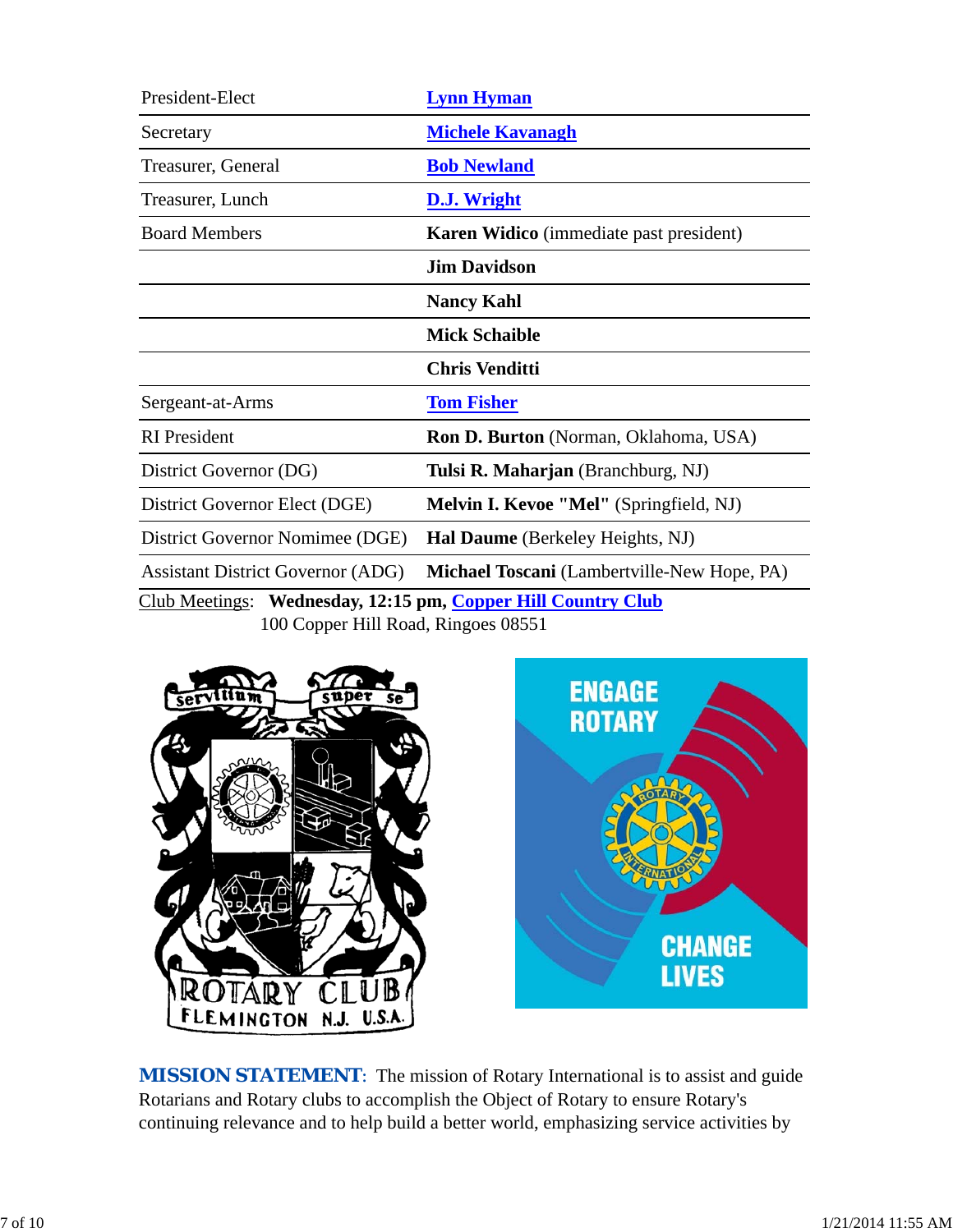individuals and groups that enhance the quality of life and human dignity, encouraging high ethical standards, and creating greater understanding among all people to advance the search for peace in the world.

**THE OBJECT OF ROTARY:** The object of Rotary is to encourage and foster the ideal of service as a basis of worthy enterprise and, in particular, to encourage and foster:

**1st**: The development of acquaintance as an opportunity for service;

**2nd**: High ethical standards in business and professions, the recognition of the worthiness of all useful occupations, and the dignifying of each Rotarian's occupation as an opportunity to serve society;

**3rd**: The application of the ideal of service in each Rotarian's personal, business and community life;

**4th**: The advancement of international understanding, goodwill, and peace through a world fellowship of business and professional persons united in the ideal of service.

**THE 4-WAY TEST:** "Of the things we think, say or do:

**1st**: Is it the Truth?

2<sup>nd</sup>: Is it Fair to all concerned?

**3rd**: Will it build goodwill and better friendships?

**4th**: Will it be beneficial to all concerned?"

## *ROTARY's AVENUE'S OF SERVICE*:

**1)** Through **Club Service**, we have fun, build lasting friendships, and make sure that our club runs well.

**2)** Through **Vocational Service**, we volunteer our professional skills to serve others and promote integrity in everything we do.

**3)** Through **Community Service**, we address local needs and work with our community to bring lasting improvements.

**4)** Through **International Service**, we meet humanitarian needs around the globe and promote world understanding and peace.

**5)** Through **Youth Service**, we work with young people to help them become the next generation of leaders, visionaries, and peacemakers.

# **2013-2014 CLUB MEMBER ROSTER Rotary Club of Flemington, NJ**

Current Number of Members: 46

| <b>Rotarian</b>             | <b>Member Since</b> | <b>Classification</b>           |
|-----------------------------|---------------------|---------------------------------|
| Black, Bruce B.             | 2007                | <b>Health and Fitness</b>       |
| Bohler, Herbert C. (Herb)   | 1977                | <b>Specialty Advertising</b>    |
| Chittenden, Robert L. (Bob) | 2003                | M.E.F.P. Consulting Engineering |
| Clark, Arthur L. (Sandy)    | 1987                | Printing                        |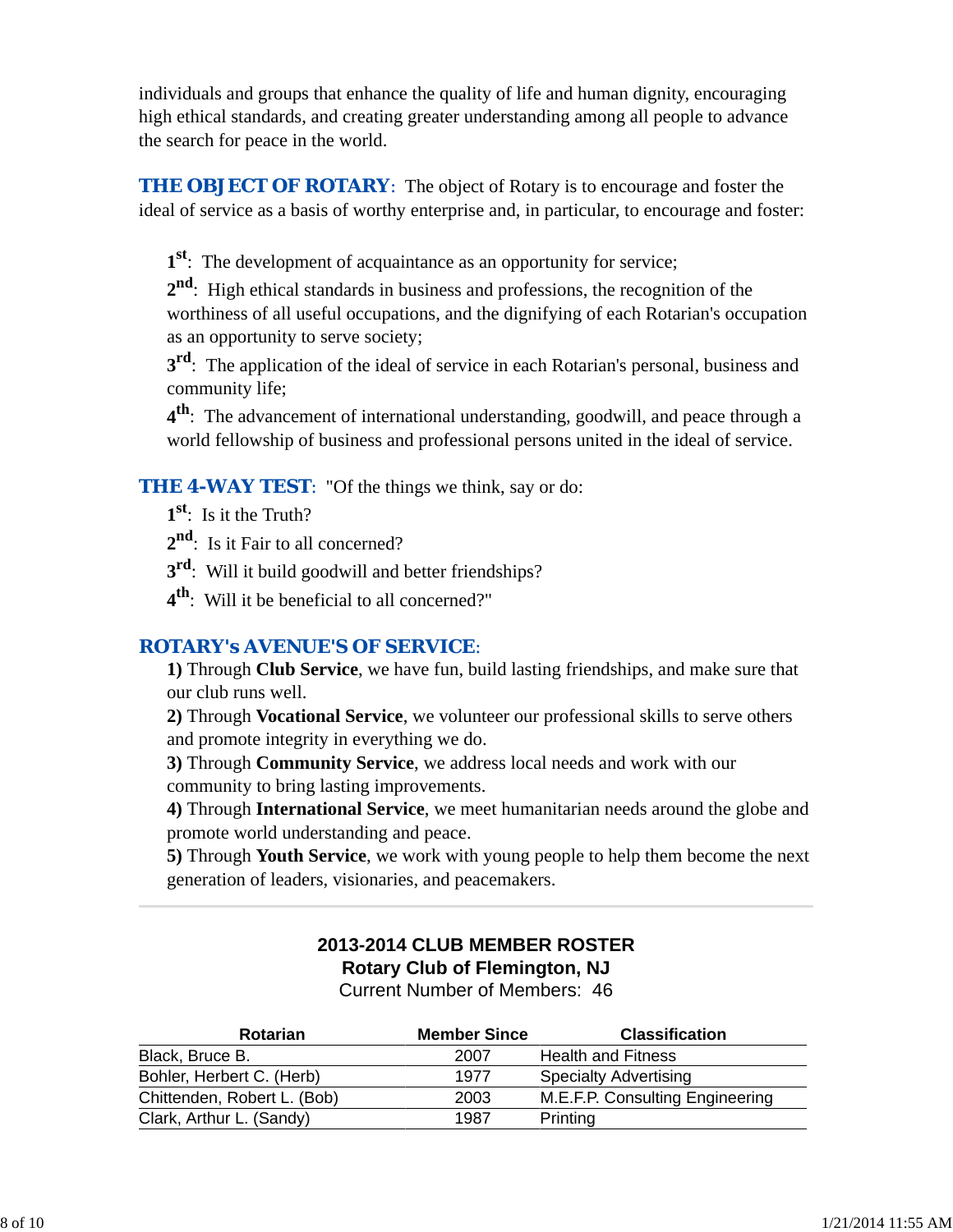| Copeland, Harrie E. III           | 1976 | Auctioneering/Banking          |
|-----------------------------------|------|--------------------------------|
| Davidson, James G. (Jim)          | 2002 | <b>Rubber Products</b>         |
| Ferrari, Frederick J. (Fred)      | 1964 | Orthodontia                    |
| Fisher, Charles H. (Charlie)      | 1961 | <b>Funeral Services</b>        |
| Fisher, Thomas H. (Tom)           | 2012 | Property & Casualty Insurance  |
| Harrison, Jeffrey (Jeff)          | 1996 | Psychotherapy                  |
| Hennessy, Jr., Richard (Rich)     | 2010 | <b>Financial Advisor</b>       |
| Hyman, Lynn                       | 2010 | <b>Retail Banking</b>          |
| Kahl, Nancy                       | 2012 | Massage Therapy                |
| Kamnitsis, Christopher P. (Chris) | 2001 | <b>Financial Planning</b>      |
| Kavanagh, Michele                 | 2013 | <b>Community Banking</b>       |
| Liebross, Ira                     | 1997 | <b>Family Medicine</b>         |
| Loew, Darren                      | 2002 | Orthodontics                   |
| Martin, Teresa (Terry)            | 1993 | Solid Waste/Recycling          |
| Mazujian, Harry                   | 2004 | Clergy                         |
| McWilliams, Nancy                 | 1992 | Psychotherapy                  |
| Metz, Kim                         | 2007 | <b>Technical Education</b>     |
| Muller, George D.                 | 1964 | <b>Cut Glass Manufacturing</b> |
| Nastasi, William (Bill)           | 1996 | <b>General Contracting</b>     |
| Newland, Robert D. (Bob)          | 1998 | Insurance                      |
| Ownes, Terry M.                   | 1987 | <b>Floor Covering</b>          |
| Parente, Steven (Steve)           | 2005 | Classification                 |
| Phelan, Christopher J. (Chris)    | 2009 | <b>Chamber Of Commerce</b>     |
| Randolph, R. Wayne                | 1982 | <b>Veterinary Medicine</b>     |
| Reinbacher, Otto A.               | 1997 | Clergy                         |
| Rogow, Stephen S. (Steve)         | 1973 | Orthodontics                   |
| Schaible, R. Michael (Mick)       | 1998 | <b>Appraisal Services</b>      |
| Skowronek, Kenneth J. (Ken)       | 1994 | <b>Family Law</b>              |
| Sollner, Richard F. (Dick)        | 1962 | Air Transportation             |
| Stothoff, Richard H. (Dick)       | 1966 | <b>Sanitary Engineering</b>    |
| Stout, Deborah (Debbie)           | 2013 | <b>Retail Banking</b>          |
| Thatcher, Thomas P. (Tom)         | 2006 | <b>Professional Planning</b>   |
| Venditti, Christopher C. (Chris)  | 2009 | <b>Automotive Distribution</b> |
| Weinstein, Theodore H. (Ted)      | 1994 | <b>Pulmonary Medicine</b>      |
| Widico, Karen A.                  | 1997 | <b>Public Health Services</b>  |
| Williams, Gwen                    | 1991 | Purchasing/Manufacturing       |
| Wise, Robert (Bob)                | 1992 | <b>Hospital Administration</b> |
| Woske, Harry                      | 1977 | Cardiology                     |
| Wright, Daniel J. (D.J.)          | 2003 | <b>Funeral Services</b>        |
| Zanetti, Edward G. (Ed)           | 1971 | Plumbing & Heating             |
| Ziegler, Joseph E. (Joe)          | 1988 | <b>Investment Advisor</b>      |
| Zullo, John J. (Johnnie)          | 1987 | <b>Chemical Engineering</b>    |